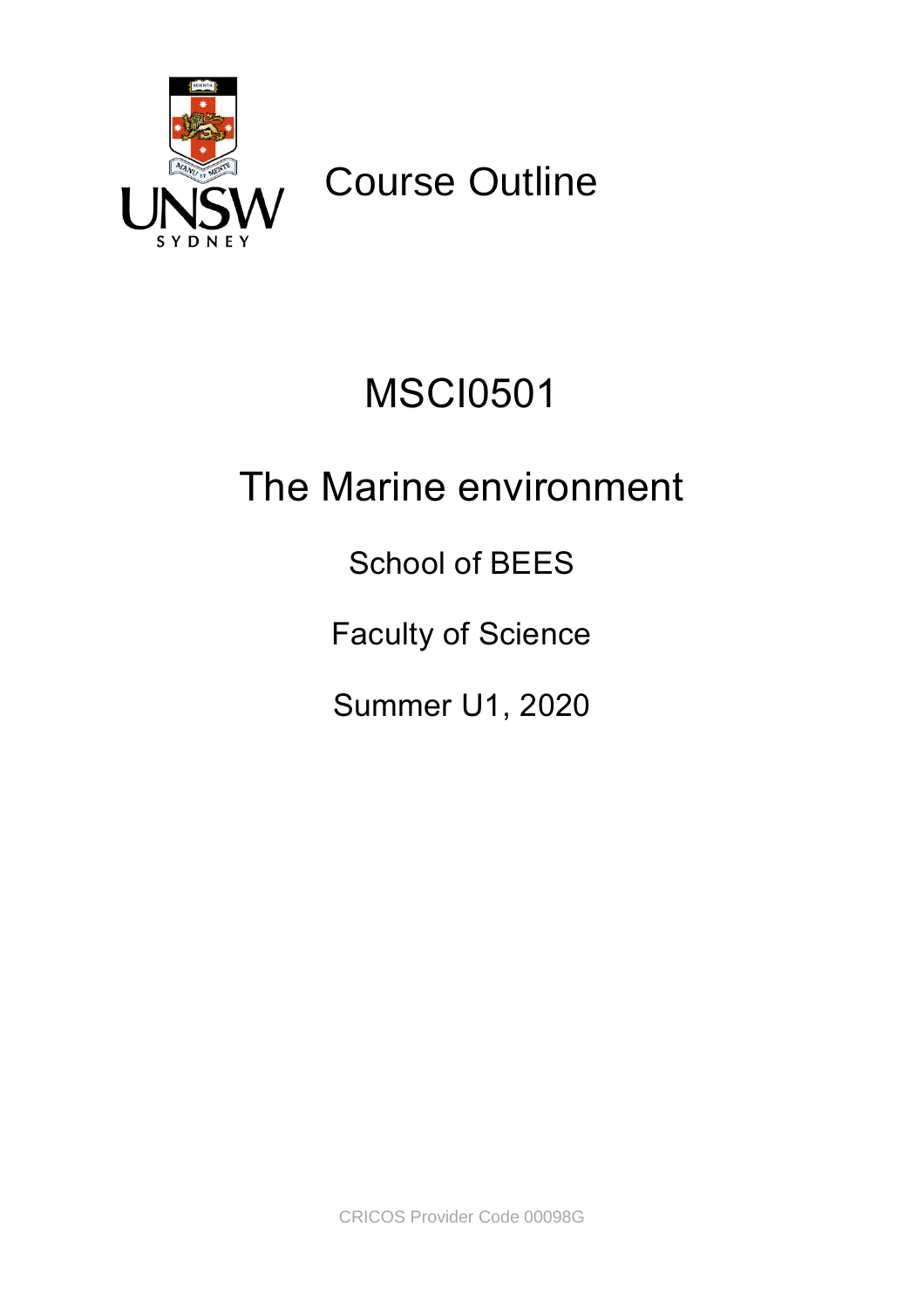| <b>Position</b>                 | <b>Name</b>   | Email & contact details | <b>Consultation times and</b><br><b>locations</b> |
|---------------------------------|---------------|-------------------------|---------------------------------------------------|
| Course Convenor   Tracey Rogers |               | t.rogers@unsw.edu.au    | By appointment                                    |
| Lecturer                        | Tracey Rogers | t.rogers@unsw.edu.au    | By appointment                                    |

# **2. Course information**

Units of credit: 6

Pre-requisite(s): None

Teaching times and locations: This is a 3-week intensive short course, see course schedule (section 4) for class details.

*<http://www.timetable.unsw.edu.au/2019/MSCI0501>*

#### **2.1 Course summary**

This course covers aspects of both the physical and biological environments of the sea and their interrelationships. It depicts marine science as a body of knowledge and a process of continual enquiry and testing of ideas. It considers human impacts on the marine environments and how the principles and methods of science in general are used to predict and to solve the problems created by human activities.

The course includes discussion of: i) the marine environment: its physical, geological, chemical and biological characteristics and their interactions; ii) the sea as a source of human food. Attention is given to aspects of marine productivity, fisheries and mariculture and how science can assist in management for a sustainable yield; and iii) the effects of development, especially industrial development on the marine environment and how science can contribute to providing solutions to these problems created by development.

Throughout the course emphasis is placed on case studies. Field excursions are used to supplement the lectures and to encourage further discussion of the problems created by human interference in the environment and their possible solutions.

#### **2.2 Course aims**

This is a descriptive introduction to some of the marine science disciplines. The aims of the course are to:

-Educate non-scientists of the main physical processes which influence the marine environment.

-Develop awareness of the pertinent issues affecting the contemporary marine environment

-Foster an appreciation of the inter-disciplinary nature of the marine environment and the complexities surrounding issues of ocean and coastal conservation.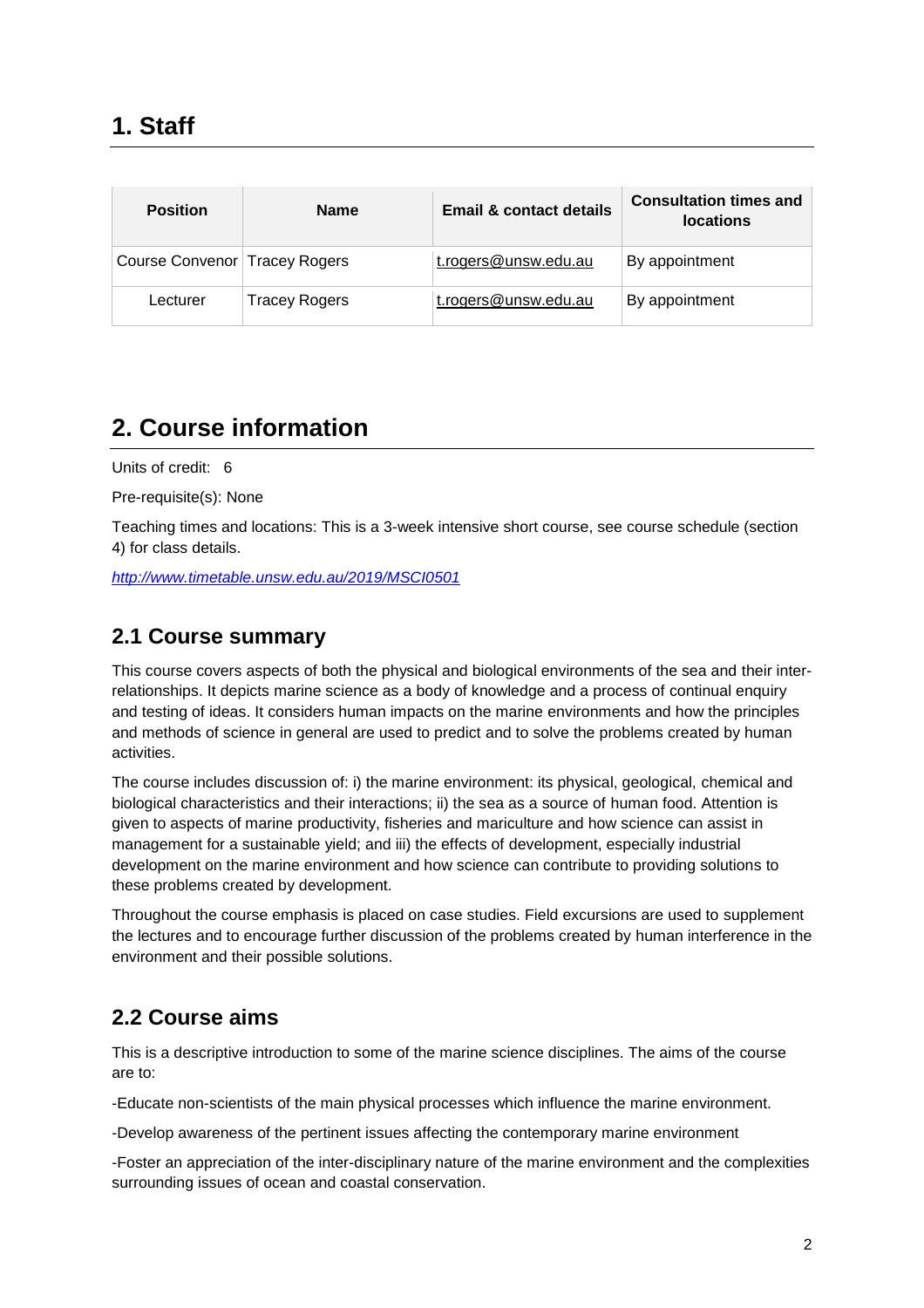### **2.3 Course learning outcomes (CLO)**

At the successful completion of this course you (the student) should be able to:

- 1. Understand and apply marine safety.
- 2. Discuss the importance of oceans, and how life in the oceans shape the Earth and our climate.
- 3. Understand and describe the challenges facing life in the sea and the adaptions needed to live in the ocean.
- 4. Discuss contemporary marine issues, how human activities threaten life in the ocean and how we can play a part in the solution, including the main consequences climate change is having upon our oceans and its marine life.
- 5. Explain how marine resources are managed and restored for long-term resource security.
- 6. Describe the local Sydney marine environment, and have an understanding of its formation and its threats.

## **3. Strategies and approaches to learning**

#### **3.1 Learning and teaching activities**

This course is delivered in a blended format, made up of a mix of face-to-face field trips, labs, and tutorials, supplemented by online modules.

Online lectures and online material are designed to introduce and help students understand a range of important topics in marine science. Tutorials and workshops are designed to be more interactive, and provide more opportunities to relate concepts and critically engage with the topics at hand. Field trips provide opportunities to apply material in the field and see how material learnt in the classroom applies to real life. At the completion of the course the MarineFest Film Festival is an opportunity to showcase student learning.

#### **3.2 Expectations of students**

Students are expected to participate in all class activities as well as all online components. This includes but is not limited to engaging in class discussions, reading provided materials, and completing all allocated tasks.

Attendance at 80% of classes is compulsory.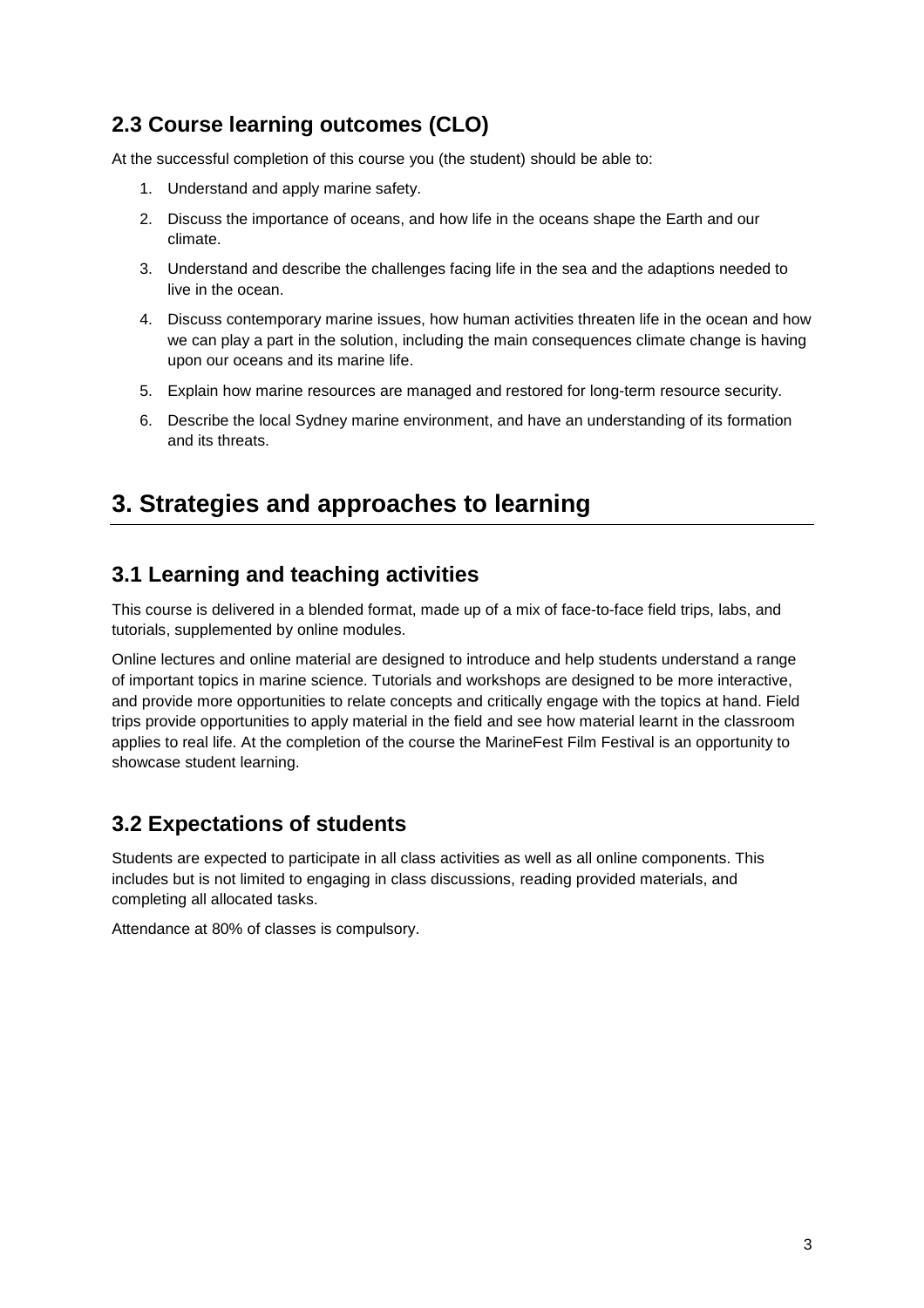# **4. Course schedule and structure**

| <b>Date</b>                                                           | <b>Activity</b>                                                            | <b>Title</b>                                                                                                                                                                                                                                               | <b>Notes &amp; assessments</b>                                                          |
|-----------------------------------------------------------------------|----------------------------------------------------------------------------|------------------------------------------------------------------------------------------------------------------------------------------------------------------------------------------------------------------------------------------------------------|-----------------------------------------------------------------------------------------|
| Week 3<br>20-26 Jan<br>2020                                           | 4 x Online lecture<br>modules with<br>associated<br>interactive activities | Module 1. Online lectures - Threats to marine<br>systems - Anthropogenic activities                                                                                                                                                                        | Module 1 to 4 Online<br>lectures and activities                                         |
|                                                                       |                                                                            | Module 2. Online lectures - The consequences of<br>climate change for ocean processes and marine life                                                                                                                                                      | Module 1 to 4 assessed<br>in Quiz 1.                                                    |
|                                                                       |                                                                            | Module 3. Online lectures - Balancing marine<br>resources                                                                                                                                                                                                  |                                                                                         |
|                                                                       |                                                                            | Module 4. Online lecturers - Marine Restoration                                                                                                                                                                                                            |                                                                                         |
|                                                                       | 4 x 1 hr workshops                                                         | Workshop 1. Course introduction, aims and logistics<br>and Introduction to the MarineFest Program -<br>Science in Society and commence Social Media<br>program<br>Workshop 2. Threats to marine systems -<br>Anthropogenic activities - Plastics & Dioxins | Workshop 1 and 4<br>assessed as Workshop<br>10.<br>Workshop 2 and 3<br>assessed Quiz 1. |
|                                                                       |                                                                            | Workshop 3. Managing sharks - am I safe? Do we kill<br>them, fence them, live with them?                                                                                                                                                                   |                                                                                         |
|                                                                       |                                                                            | Workshop 4. MarineFest - Part II & Social Media<br>program.                                                                                                                                                                                                |                                                                                         |
| Week 3                                                                | Quiz 1                                                                     | Quiz $1 - 30$ multiple choice questions in class                                                                                                                                                                                                           | Quiz 1.                                                                                 |
| Friday,<br>24/1/2020.                                                 |                                                                            | Modules 1, 2, 3, 4 and Workshops 2, 3                                                                                                                                                                                                                      | Multiple choice in class<br>(15%) Friday, 24/1/2020                                     |
| Week 4                                                                | 3 x Online lecture<br>modules with                                         | Module 5. Living in the sea - new life                                                                                                                                                                                                                     | Online lectures and<br>activities.                                                      |
| 27 Jan to 2<br>Feb 2020<br>(Public<br>Holiday on<br>Monday 27<br>Jan) | associated<br>interactive activities                                       | Module 6. Living in the sea - Finding food                                                                                                                                                                                                                 | Module 5 to 7 assessed                                                                  |
|                                                                       |                                                                            | Module 7. Return to the sea                                                                                                                                                                                                                                | Quiz 2.                                                                                 |
|                                                                       | 3 x 1 hr workshops                                                         | Workshop 5. Adaptations to live in the sea Part 1 -<br>Changing shape                                                                                                                                                                                      | Workshop 5 and 6<br>assessed Quiz 2.                                                    |
|                                                                       |                                                                            | Workshop 6. Adaptations to live in the sea Part II -<br>Feeding                                                                                                                                                                                            | Workshop 7 - Assessed<br>as Report (5%) due                                             |
|                                                                       |                                                                            | Workshop 7. MarineFest - Part III - Report due.                                                                                                                                                                                                            | Thursday, 30/1/2020.                                                                    |
| Week 4                                                                | Quiz 2                                                                     | Quiz 2 - 30 multiple choice questions in class                                                                                                                                                                                                             | Quiz 2.                                                                                 |
| Friday,<br>31/1/2020                                                  |                                                                            | Modules 5, 6, 7 and Workshops 6, 7.                                                                                                                                                                                                                        | Multiple choice in class<br>(15%) Friday, 31/1/2020                                     |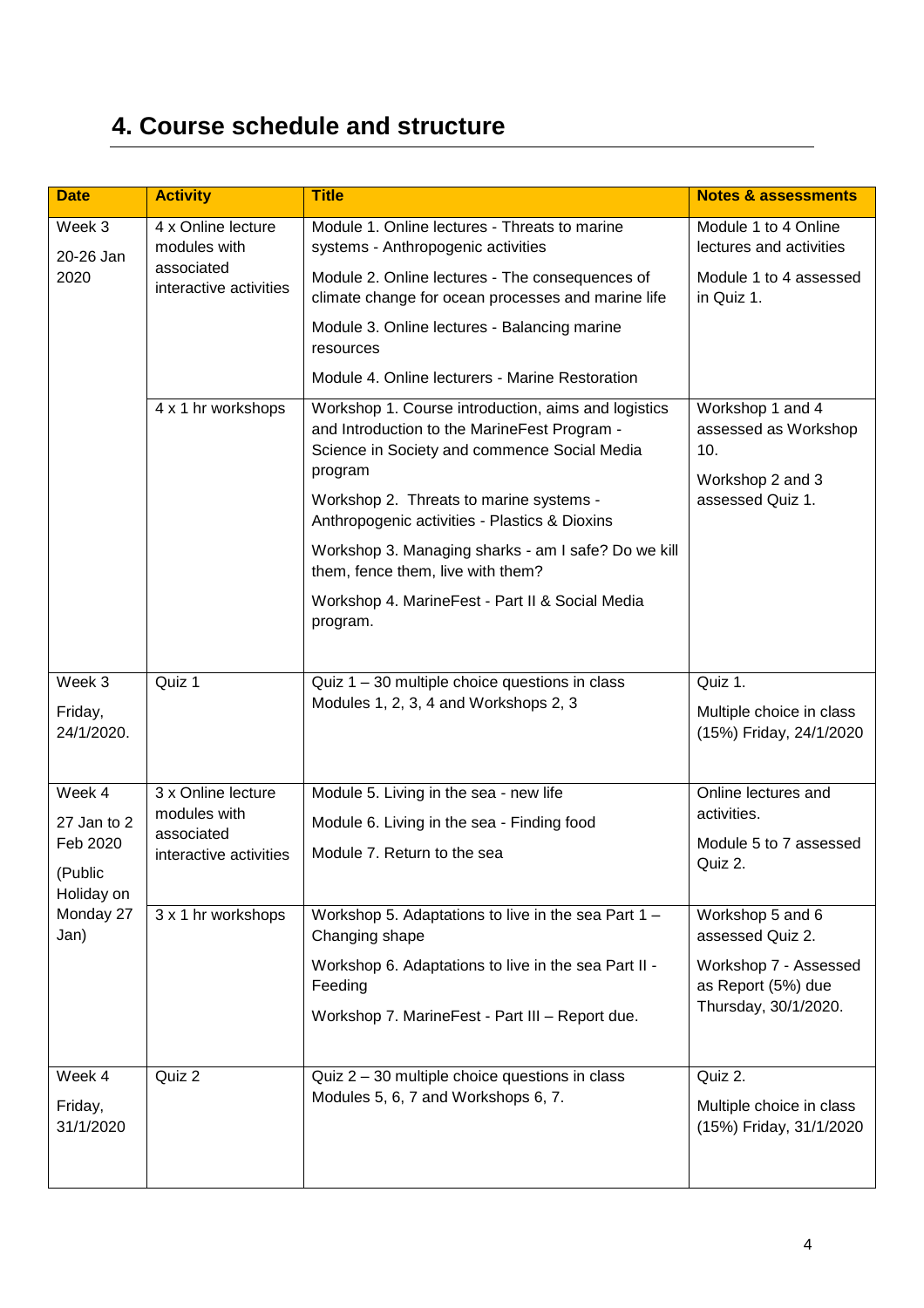| Week5<br>$3-9$ Feb<br>2020    | 3 x Online lecture<br>modules with<br>associated<br>interactive activities | Module 8. Beach Safety and Coastal Processes<br>Module 9. Sydney's marine life<br>Module 10. Why our oceans matter                                                                     | Online lectures and<br>activities<br>Module 8 to 10<br>assessed as part of<br>Final Exam.                                                                                                 |
|-------------------------------|----------------------------------------------------------------------------|----------------------------------------------------------------------------------------------------------------------------------------------------------------------------------------|-------------------------------------------------------------------------------------------------------------------------------------------------------------------------------------------|
|                               | 2 x 3 hr field trips<br>1 x 3 hr Film<br>Festival                          | Workshop 8. Sydney Rocky Fore Shore Field Trip I,<br>Maroubra Beach: 11:00 Monday 3/2/2020<br>Workshop 9. Sydney Rocky Shores Field Trip II<br>Maroubra Beach, 11:00, Tuesday 4/2/2020 | Workshop 8 and 9 -<br>Assessed as part of<br>Final Exam.<br>Workshop 10                                                                                                                   |
|                               |                                                                            | Workshop 10.<br>MarineFest film festival10:00 till 1:00 Wednesday,<br>5/2/2020.<br>MarineFest Social Media program due Thursday,<br>6/2/2020.                                          | Assess student-made<br>'MarineFest' films in<br>class (20%),<br>Wednesday, 5/2/2020<br>Assess students'<br>MarineFest Social<br>Media campaign online<br>(5%), due Thursday,<br>6/2/2020. |
| Week 5<br>Friday,<br>7/2/2020 | <b>Final Exam</b>                                                          | Final Exam - 80 multiple choice questions in class<br>Modules 1-10 and Workshops 2-3 and 5-9.                                                                                          | Final Exam.<br>Multiple choice in class<br>(40%) Friday, 7/2/2020.                                                                                                                        |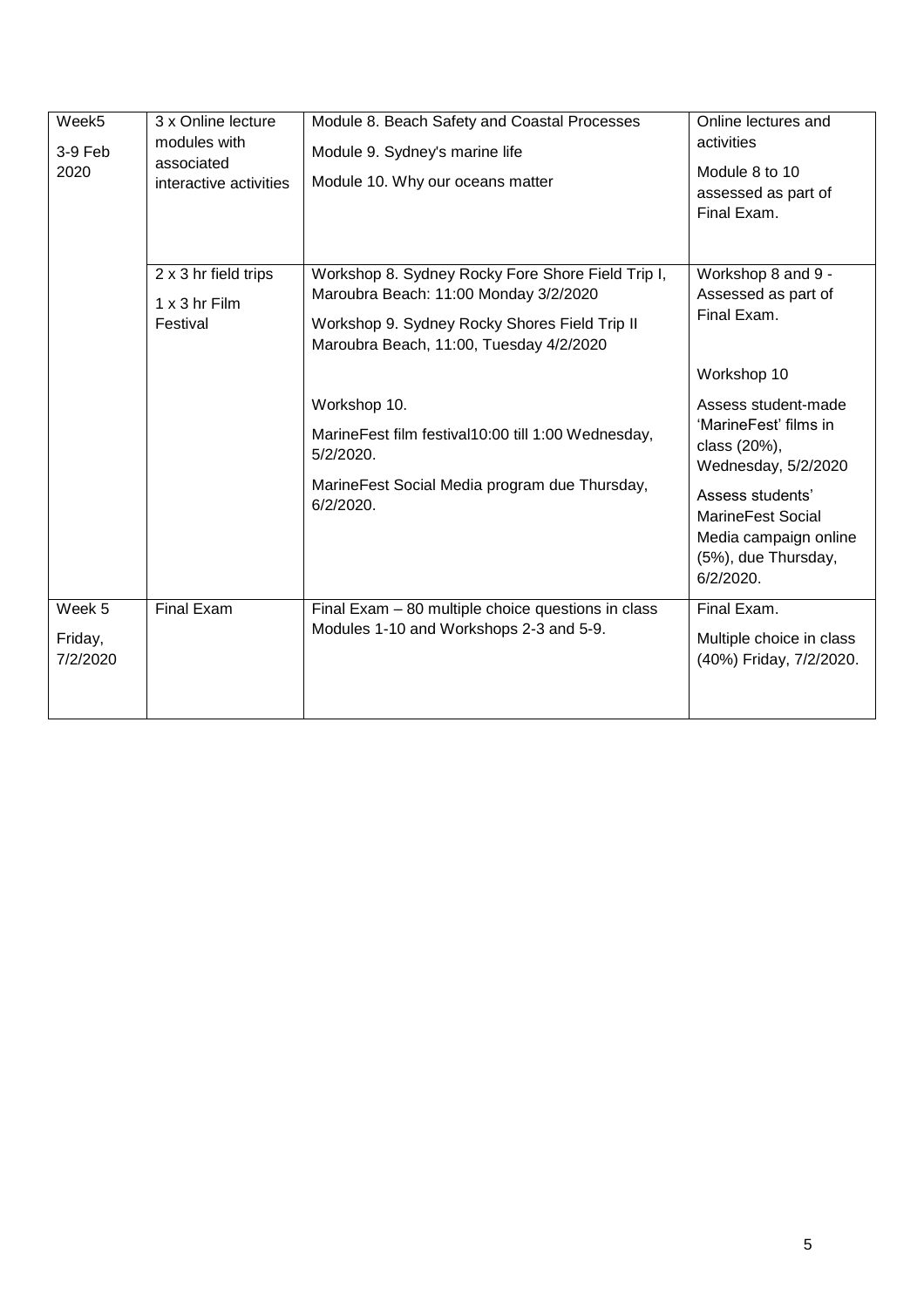## **5. Assessment**

### **5.1 Assessment tasks**

| <b>Assessment task</b>                                               | Weight | Due date                                                                     | <b>Submission</b> | <b>Feedback</b>                                                  |
|----------------------------------------------------------------------|--------|------------------------------------------------------------------------------|-------------------|------------------------------------------------------------------|
| <b>Assessment 1:</b><br>Moodle quizzes (x 2)                         | 30%    | Quiz 1. Week 3,<br>Friday, 24/1/2020<br>Quiz 2. Week 4,<br>Friday, 31/1/2020 | Moodle            | Immediate, via<br>Moodle, mark only                              |
| <b>Assessment 2:</b><br>MarineFest Science in Society<br>Report (5%) | 30%    | Report.<br>Due Week 4.<br>Thursday,<br>30/1/2020<br>Film.                    | In class          | 1 week after<br>submission, via<br>Moodle, marks and<br>comments |
| Film (20%)                                                           |        | Due Week 5.<br>Wednesday,<br>5/2/2020                                        |                   |                                                                  |
| Social Media (5%)                                                    |        | Social Media<br>Program.<br>Due Week 5.<br>Thursday,<br>6/2/2020             |                   |                                                                  |
| <b>Assessment 3:</b><br>Exam                                         | 40%    | Due Week 5.<br>Friday, 7/2/2020                                              | Moodle            | Immediate, via<br>Moodle, mark only                              |

#### **Further information**

UNSW grading system: [student.unsw.edu.au/grades](https://student.unsw.edu.au/grades) UNSW assessment policy: [student.unsw.edu.au/assessment](https://student.unsw.edu.au/assessment)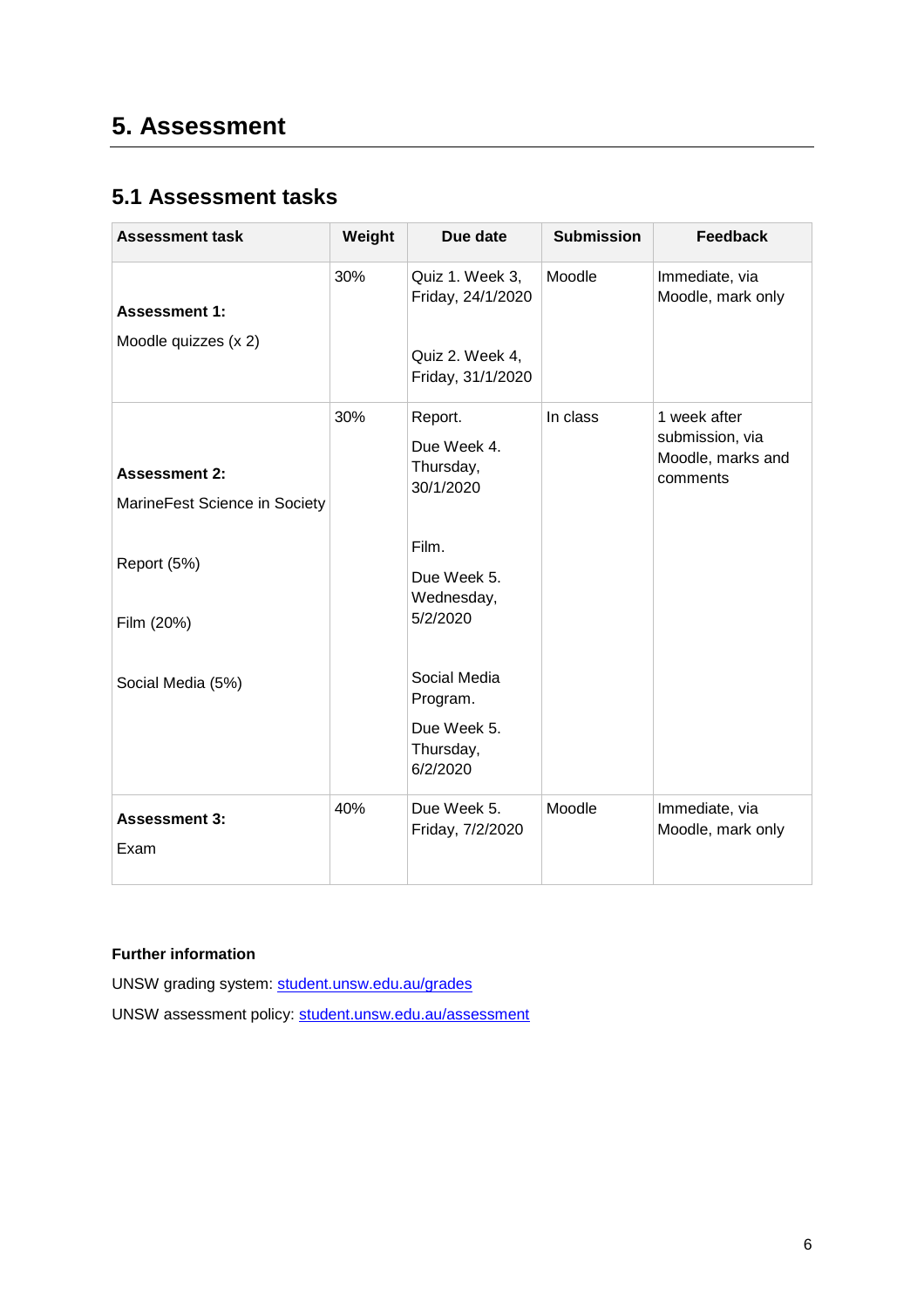#### **5.2 Assessment criteria and standards**

Moodle quizzes (30%)

2 Moodle quizzes, worth 15% each, will be released over the course. These are low stakes assessments that students will do directly after the end of a modules to check their understanding of lecture, field trip and workshop material.

The 'MarineFest' Film Festival (30%)

You will be forming groups of 4 people to investigate controversial marine issues. Through Weeks 1 to 3 you will conduct an individual Social Media campaign using Twitter to investigate and highlight marine issues that are interested in personally (5%). In Week 2, as a group you will submit a report that outlines the controversial topic under investigation by your group. This report will provide a clear statement of your topic, background to the topic, as well conflicting opinions around the topic, and a list of reference material that you will use to produce your film (5%). In Week 3, as a group you will produce a 3-minute video which you will showcase to the class and to a panel of experts in a Film Festival atmosphere within class - The 'MarineFest' Film Festival. Your film will be marked by a panel of experts, as well as a People Choice mark awarded by your peers (20%). This will assess material you have developed through the workshops.

Final Exams (40%)

The final exam is an assessment comprising of 80 multiple choice questions that are based on material presented in the online lectures and the workshops. This exam will be in class in the last week of the course.

#### MARKING

Grades will be posted on the course webpage available through Moodle.

#### **5.3 Submission of assessment tasks**

If you experience sickness, misadventure or other circumstances beyond your control that may impact your ability to complete/attend compulsory classes/fieldtrip/tests, you should request special consideration through [https://student.unsw.edu.au/special-consideration.](https://student.unsw.edu.au/special-consideration) Please also e-mail the course convenor, as soon as possible. The School of BEES also has certified Mental Health First Aiders who can help in an emergency or help with accessing other university or external supports. and can help provide information regarding supports provided by the university and externally. *<http://www.bees.unsw.edu.au/flourish-mentally>*

Late assignments will be penalised at a rate of 10% per day unless accompanied by a medial certificate.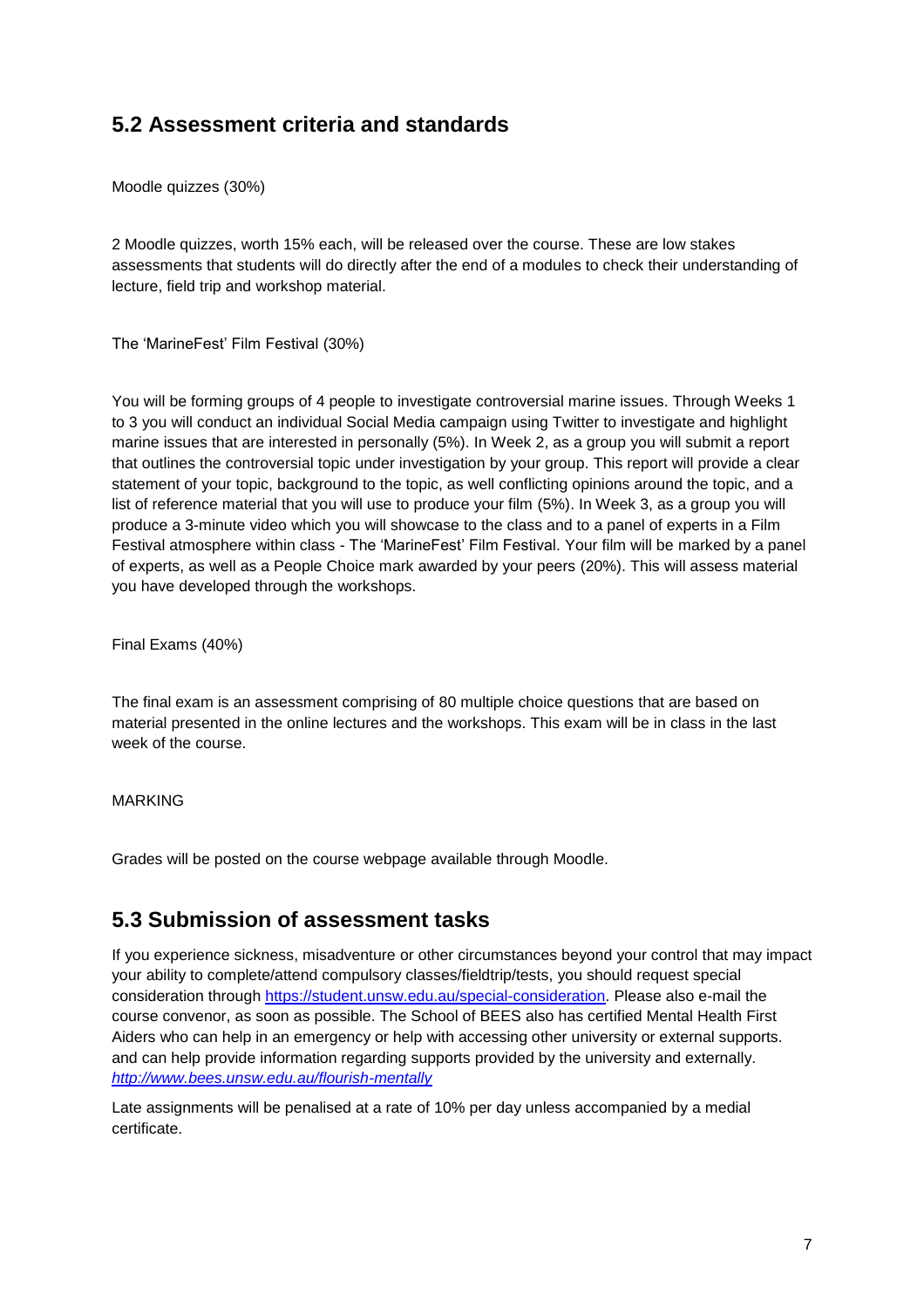# **6. Academic integrity, referencing and plagiarism**

**Referencing** is a way of acknowledging the sources of information that you use to research your assignments. You need to provide a reference whenever you draw on someone else's words, ideas or research. Not referencing other people's work can constitute plagiarism.

Further information about referencing styles can be located at [student.unsw.edu.au/referencing](https://student.unsw.edu.au/referencing)

**Academic integrity** is fundamental to success at university. Academic integrity can be defined as a commitment to six fundamental values in academic pursuits**:** honesty, trust, fairness, respect, responsibility and courage.*<sup>1</sup>* At UNSW, this means that your work must be your own, and others' ideas should be appropriately acknowledged. If you don't follow these rules, plagiarism may be detected in your work.

Further information about academic integrity and **plagiarism** can be located at:

- The *Current Students* site [student.unsw.edu.au/plagiarism](https://student.unsw.edu.au/plagiarism)*,* and
- The *ELISE* training site [subjectguides.library.unsw.edu.au/elise](http://subjectguides.library.unsw.edu.au/elise)

The *Conduct and Integrity Unit* provides further resources to assist you to understand your conduct obligations as a student: [student.unsw.edu.au/conduct.](https://student.unsw.edu.au/conduct)

# **7. Readings and resources**

*Provide a list of required and/or useful resources.*

# **8. Administrative matters**

l

| <b>School</b><br>information          | School website: http://www.bees.unsw.edu.au/<br>School office – The Biosciences Student Office is where to go for administrative<br>matters relating to BEES courses. It is located on the ground floor of the<br>biological sciences building, room G27. BEESinfo@unsw.edu.au |  |  |  |
|---------------------------------------|--------------------------------------------------------------------------------------------------------------------------------------------------------------------------------------------------------------------------------------------------------------------------------|--|--|--|
| Occupational                          | Information on relevant Occupational Health and Safety policies and can be                                                                                                                                                                                                     |  |  |  |
| <b>Health and</b>                     | found on the following website: http://www.bees.unsw.edu.au/health-and-safety                                                                                                                                                                                                  |  |  |  |
|                                       |                                                                                                                                                                                                                                                                                |  |  |  |
| <b>Safety</b>                         | UNSW OHS Home page: http://safety.unsw.edu.au/                                                                                                                                                                                                                                 |  |  |  |
|                                       |                                                                                                                                                                                                                                                                                |  |  |  |
|                                       | Those students who have a disability that requires some adjustment in their                                                                                                                                                                                                    |  |  |  |
| <b>Equity and</b><br><b>Diversity</b> | teaching or learning environment are encouraged to discuss their study needs                                                                                                                                                                                                   |  |  |  |
|                                       | with the course Convenor prior to, or at the commencement of, their course, or                                                                                                                                                                                                 |  |  |  |
|                                       | with the Equity Officer (Disability) in the Equity and Diversity Unit (9385 4734 or                                                                                                                                                                                            |  |  |  |
|                                       |                                                                                                                                                                                                                                                                                |  |  |  |
|                                       | http://www.studentequity.unsw.edu.au/).                                                                                                                                                                                                                                        |  |  |  |
|                                       | Issues to be discussed may include access to materials, signers or note-takers,                                                                                                                                                                                                |  |  |  |
|                                       |                                                                                                                                                                                                                                                                                |  |  |  |
|                                       | the provision of services and additional exam and assessment arrangements.                                                                                                                                                                                                     |  |  |  |
|                                       | Early notification is essential to enable any necessary adjustments to be made.                                                                                                                                                                                                |  |  |  |
|                                       |                                                                                                                                                                                                                                                                                |  |  |  |

<sup>&</sup>lt;sup>1</sup> International Center for Academic Integrity, 'The Fundamental Values of Academic Integrity', T. Fishman (ed), Clemson University, 2013.